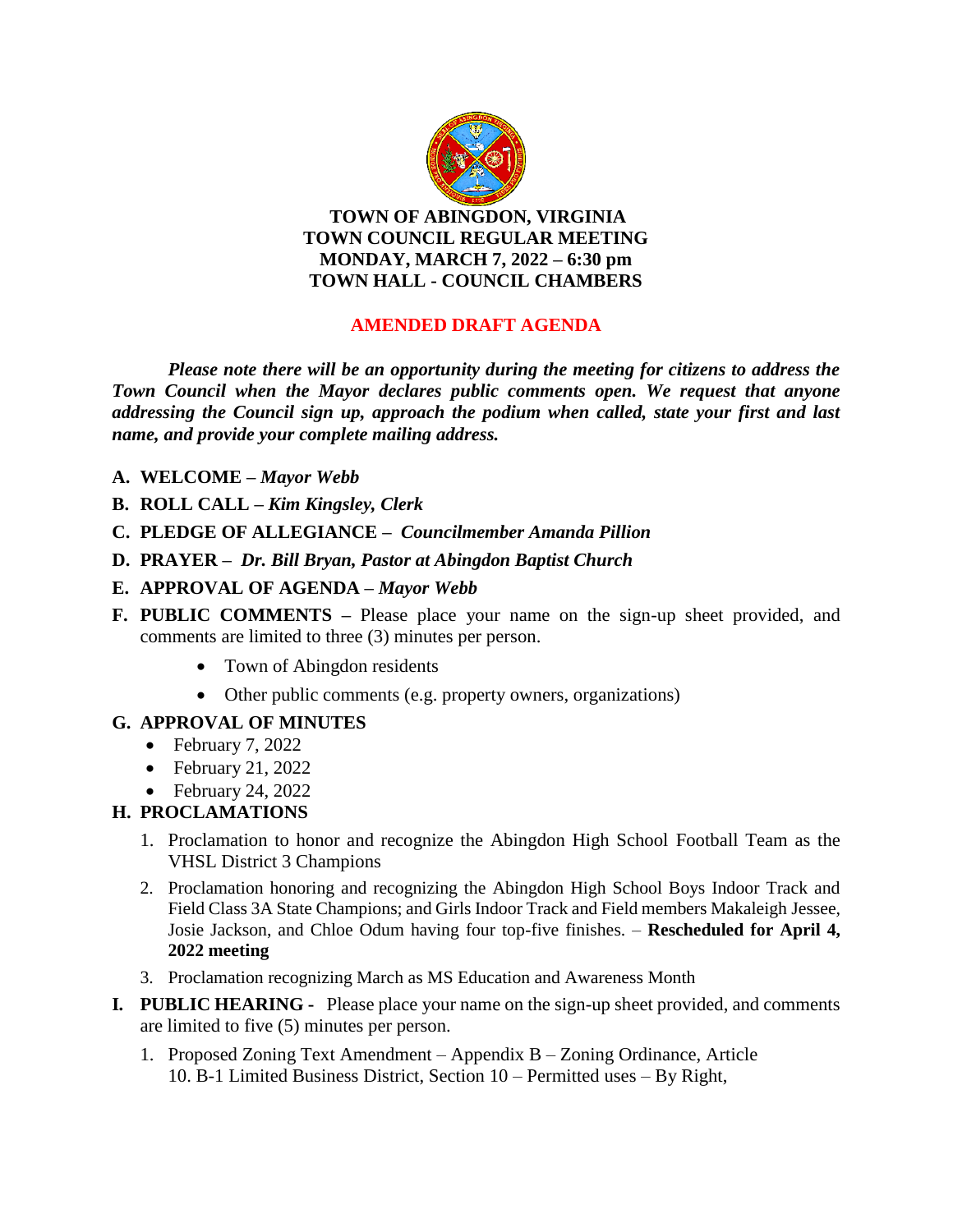Subsection 10-1 and Article 11. B-12 General Business District, Section 11 – Permitted uses – By Right, Subsection 11-1 to add Day-Care Facility.

#### **J. RESOLUTIONS**

1. Resolution confirming Earl Mathers as Interim Town Manager and appointment as a signatory to bank accounts – *Cameron Bell, Counsel*

## **K. FIRST READING OF ORDINANCES**

1. Proposed Zoning Text Amendment – Appendix B – Zoning Ordinance, Article 10. B-1 Limited Business District, Section 10 – Permitted uses – By Right, Subsection 10-1 and Article 11. B-12 General Business District, Section 11 – Permitted uses – By Right, Subsection 11-1 to add Day-Care Facility – *Mayana Rice, Director of Community Development*

### **L. SECOND READING OF ORDINANCES**

## **M. CONSIDERATION OF BIDS**

1. Professional services to perform structural engineering and costs analysis for rehabilitation of Trestles 1 – 15 of the Virginia Creeper Trail- *Michael Surrett, Interim Director of Public Works*

### **N. NEW BUSINESS**

- 1. Appointment of Chief of Police Jon Holbrook and Katie Garrett as Freedom of Information Officers – *Tonya Triplett, Assistant Town Manager*
- 2. Consideration of vehicle surplus *Michael Surrett, Interim Director of Public Works*

### **O. OLD BUSINESS**

**P. MISCELLANEOUS BUSINESS AND COMMUNICATIONS FROM TOWN MANAGER**

## **Q. COUNCIL MEMBER REPORTS**

## **R. CLOSED SESSION**

**1. Closed session pursuant to Code of Virginia, 1950, as amended, Section 2.2- 3711(A)(3) for discussion or consideration of the acquisition of real property for a public purpose, or of the disposition of publicly held real property, where discussion in an open meeting would adversely affect the bargaining position or negotiating strategy of the public body.**

#### **S. APPOINTMENTS TO BOARDS AND COMMITTEES**

- 1. Veterans Advisory Board
	- Appointment to fill vacancy for one *ex officio* Councilmember
	- Appointment to fill three vacancies to serve from date of appointment until June 30, 2023
	- Appointment to fill two vacancies to serve from date of appointment until June 30, 2024
	- Appointment to fill two vacancies to serve from date of appointment until June 30, 2025